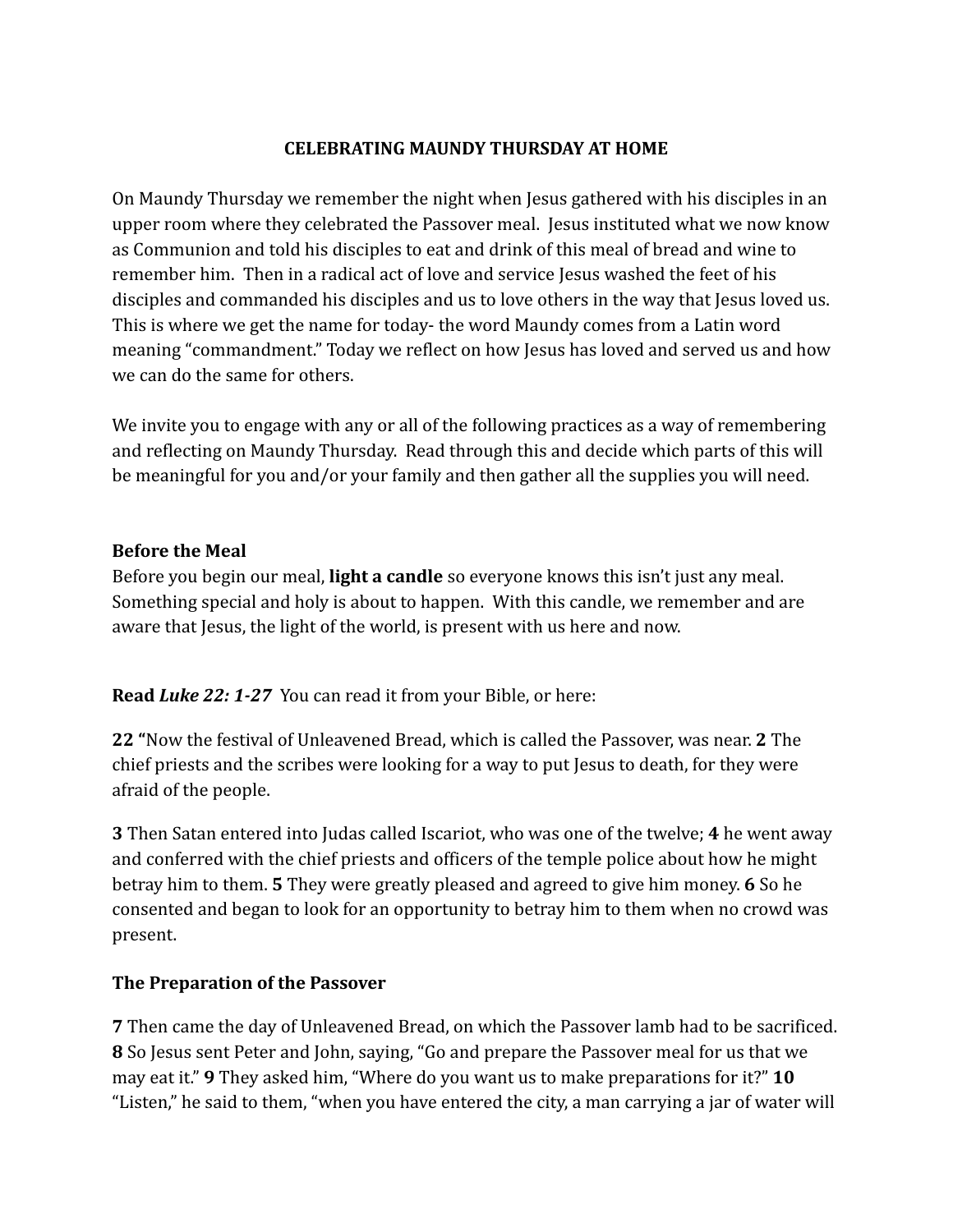meet you; follow him into the house he enters **11** and say to the owner of the house, 'The teacher asks you, "Where is the guest room, where I may eat the Passover with my disciples?"' **12** He will show you a large room upstairs, already furnished. Make preparations for us there." **13** So they went and found everything as he had told them; and they prepared the Passover meal.

## **The Institution of the Lord's Supper**

**14** When the hour came, he took his place at the table, and the apostles with him. **15** He said to them, "I have eagerly desired to eat this Passover with you before I suffer; **16** for I tell you, I will not eat it until it is fulfilled in the kingdom of God." **17** Then he took a cup, and after giving thanks he said, "Take this and divide it among yourselves; **18** for I tell you that from now on I will not drink of the fruit of the vine until the kingdom of God comes." **19** Then he took a loaf of bread, and when he had given thanks, he broke it and gave it to them, saying, "This is my body, which is given for you. Do this in remembrance of me." **20** And he did the same with the cup after supper, saying, "This cup that is poured out for you is the new covenant in my blood. **21** But see, the one who betrays me is with me, and his hand is on the table. **22** For the Son of Man is going as it has been determined, but woe to that one by whom he is betrayed!" **23** Then they began to ask one another which one of them it could be who would do this.

# **The Dispute about Greatness**

**24** A dispute also arose among them as to which one of them was to be regarded as the greatest. **25** But he said to them, "The kings of the Gentiles lord it over them; and those in authority over them are called benefactors. **26** But not so with you; rather the greatest among you must become like the youngest, and the leader like one who serves. **27** For who is greater, the one who is at the table or the one who serves? Is it not the one at the table? But I am among you as one who serves."

## **Foot Washing**

If you're adventurous (and I hope you are), and you have someone else living with you, pour some water in a basin, get out some towels and wash one another's feet. Be careful, though. This experience might transform you! As you wash each other's feet, reflect on what Jesus' disciples might have felt as Jesus humbly washed their feet. How does it feel to have your own feet washed by someone else?

# **Hand Washing**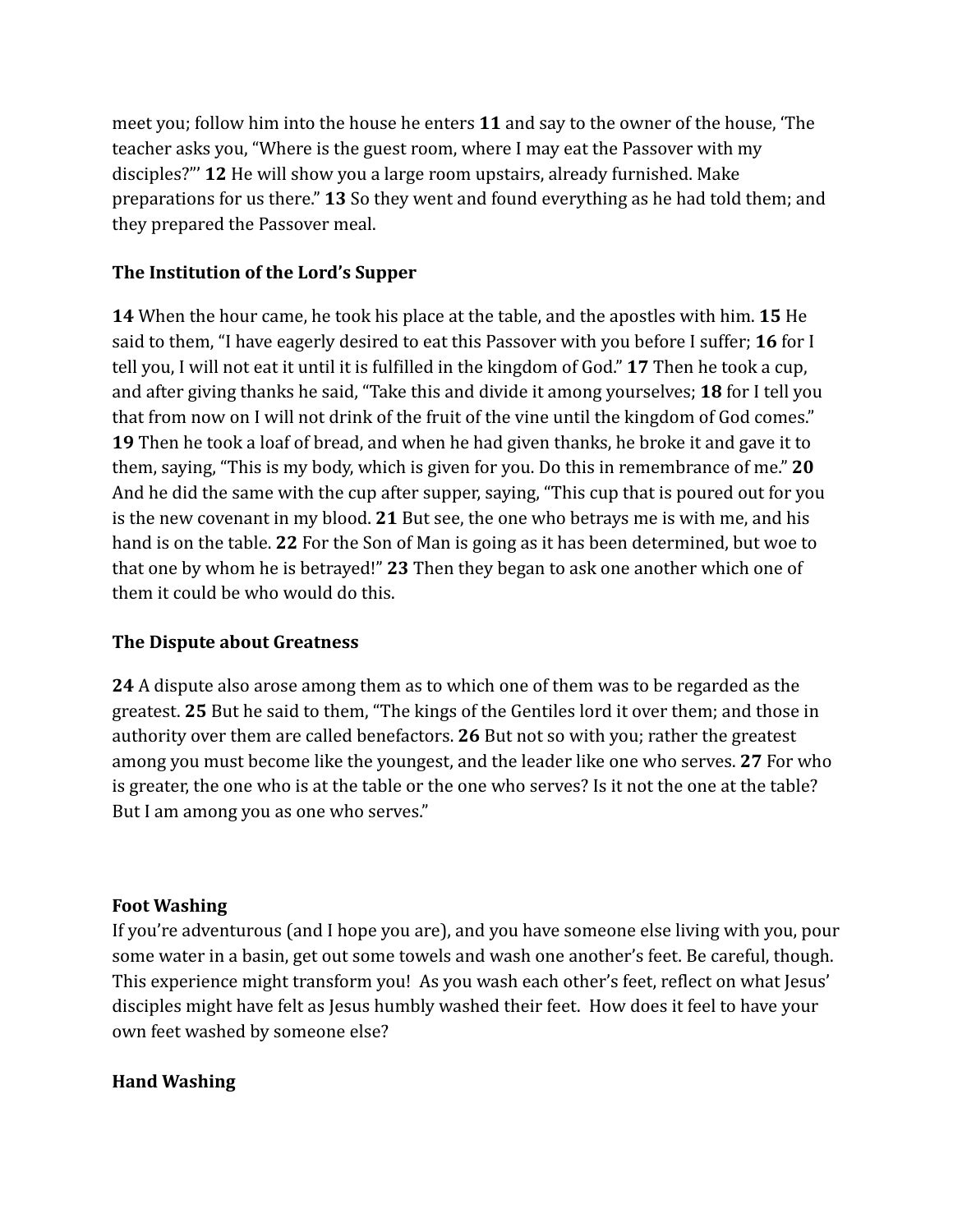Hand washing has become an integral part of trying to stop the spread of COVID-19. We wash our hands to get rid of germs, but what if we thought of washing our hands as an act of love and care for ourselves and others. Ultimately washing our hands is a way of serving, protecting, and loving our neighbor. Go to a sink or gather some soap and a basin with water. Remember the gracious love and care that Jesus shows us as you slowly, gently and intentionally wash your hands.

### **Wash My Hands,** by Lucy Nanson

Wash my hands on Maundy Thursday not my feet My hands peel potatoes, wipe messes from the floor change dirty diapers, clean the grease from pots and pans; my hands have pointed in anger and pushed away in tears. In years past they've smacked a child and raised a fist fumbled with nervousness, and shaken with fear. I've wrung them when waiting for news to come crushed a letter I'd rather forget covered my mouth when I've been called out; my hands have touched forbidden things... childhood memories do not grow dim. These hands have dug gardens, planted seeds picked fruit and berries, weeded out and pruned trees; found bleeding from the rose's thorns... dirt and blood mix together when washed before a cup of tea. Love expressed by these hands asks for your respect in the hand-shake of warm greeting, the gentle rubbing of a child's head the caressing of a lover, the soft touch upon a baby's cheek; sounds of music played by them in tunes upon a flute. My hands have held a frightened teenager, touched a mother in her death; where cold skin tells the end of life has come but not the end of love... they've comforted a sister losing agility and health. With my hands outstretched before you I stand humbled and in awe your gentle washing in water, the softness of the towel symbolizing a cleansing the servant-hood of Christ.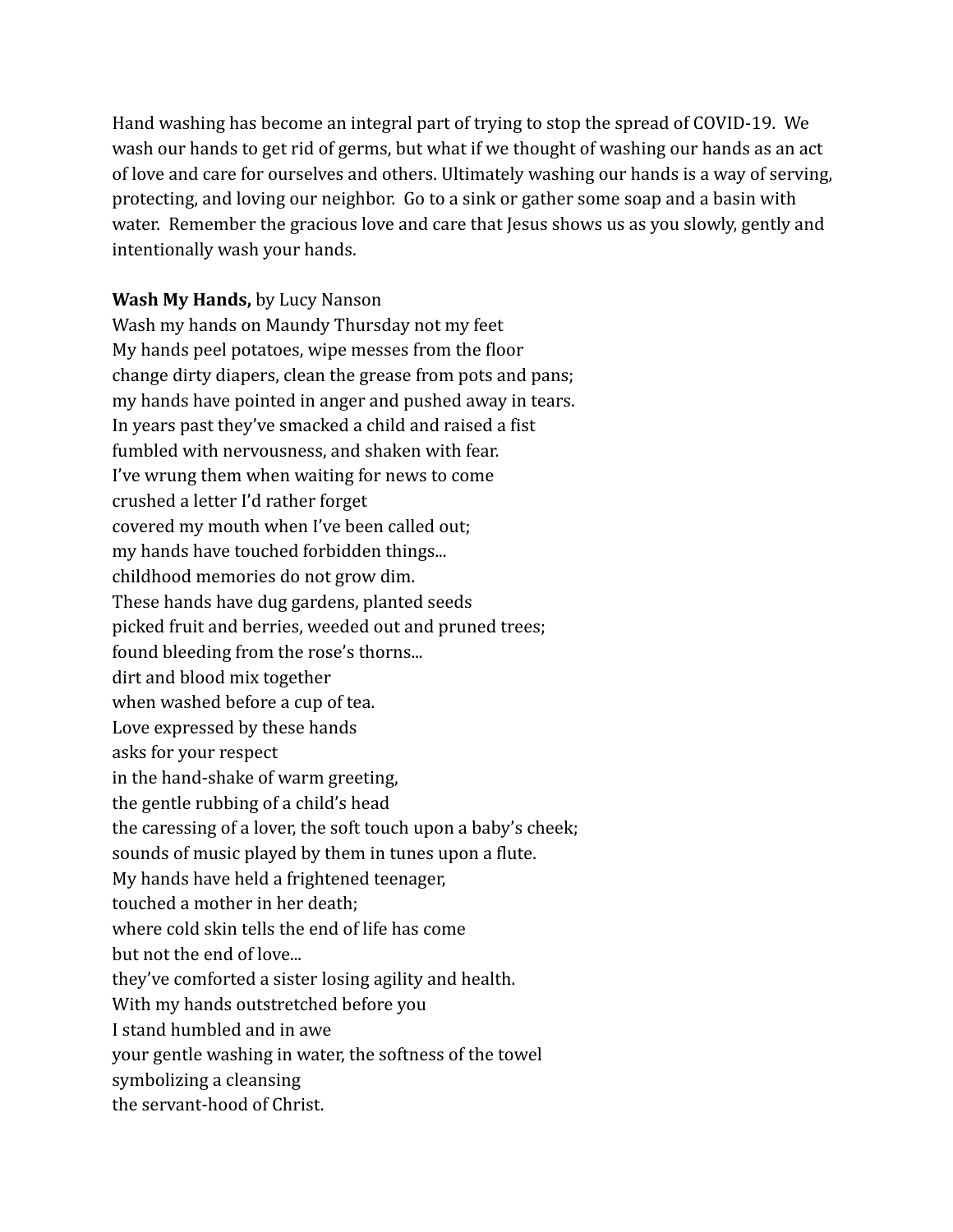Wash my hands on Maundy Thursday and not my feet. I offer them to you.

**Sing The Valley Song with Will** as you wash feet (or if you choose not to wash) (Go to peacelutheranbillings.com for the link.)

### **Prayer before the meal**

Lord, Jesus, on this holy night you washed the feet of your friends, and you shared your last meal with them. Bless this meal that we share tonight. Help us to remember that whenever we eat, you are here at the table with us, teaching us to love one another the way you have loved us. Amen.

### **Enjoy your meal**

As you eat together, think about some of the special meals that you have shared with the people you love. What made them memorable? How is this like or different than Holy Communion? What do you miss about receiving Holy Communion in this time when we are not able to meet together physically? As you think about how Jesus loved and served his disciples, what are ways that we can serve others now? In the past couple weeks, how have you seen love in action?

#### **After eating, Read Psalm 22**

You can read Psalm 22 in unison, as a leader and response, or have individuals around the table each take a verse in turn.

<sup>1</sup>My God, my God, why have you forsaken me? Why are you so far from helping me, from the words of my groaning?  $20$  my God, I cry by day, but you do not answer; and by night, but find no rest. <sup>3</sup>Yet you are holy, enthroned on the praises of Israel. 4 In you our ancestors trusted; they trusted, and you delivered them. <sup>5</sup>To you they cried, and were saved; in you they trusted, and were not put to shame.  $6B$ ut I am a worm, and not human; scorned by others, and despised by the people.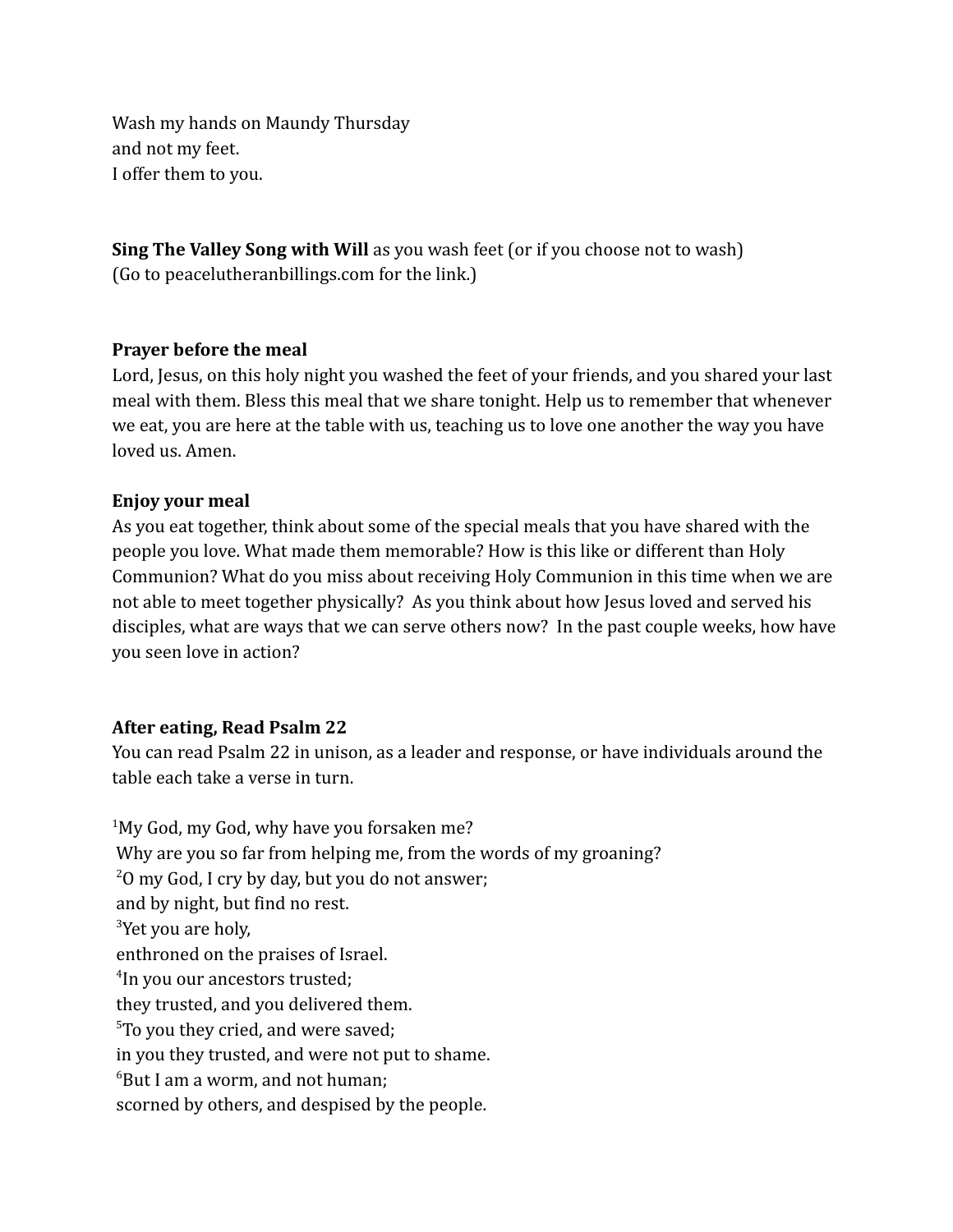<sup>7</sup>All who see me mock at me: they make mouths at me, they shake their heads; <sup>8"</sup>Commit your cause to the LORD; let him deliver let him rescue the one in whom he delights!" <sup>9</sup>Yet it was you who took me from the womb; you kept me safe on my mother's breast.  $10$ On you I was cast from my birth, and since my mother bore me you have been my God.  $11$ Do not be far from me, for trouble is near and there is no one to help. <sup>12</sup>Many bulls encircle me, strong bulls of Bashan surround me; <sup>13</sup> they open wide their mouths at me, like a ravening and roaring lion. <sup>14</sup>I am poured out like water, and all my bones are out of joint; my heart is like wax; it is melted within my breast;  $15$ my mouth is dried up like a potsherd, and my tongue sticks to my jaws; you lay me in the dust of death.  $16$ For dogs are all around me: a company of evildoers encircles me. My hands and feet have shriveled; <sup>17</sup>I can count all my bones. They stare and gloat over me; <sup>18</sup>they divide my clothes among themselves, and for my clothing they cast lots.  $19$ But you, O LORD, do not be far away! O my help, come quickly to my aid!  $20$ Deliver my soul from the sword, my life from the power of the dog! <sup>21</sup>Save me from the mouth of the lion! From the horns of the wild oxen you have rescued me. <sup>22</sup>I will tell of your name to my brothers and sisters in the midst of the congregation I will praise you: <sup>23</sup>You who fear the LORD, praise him! All you offspring of Jacob, glorify him; stand in awe of him, all you offspring of Israel!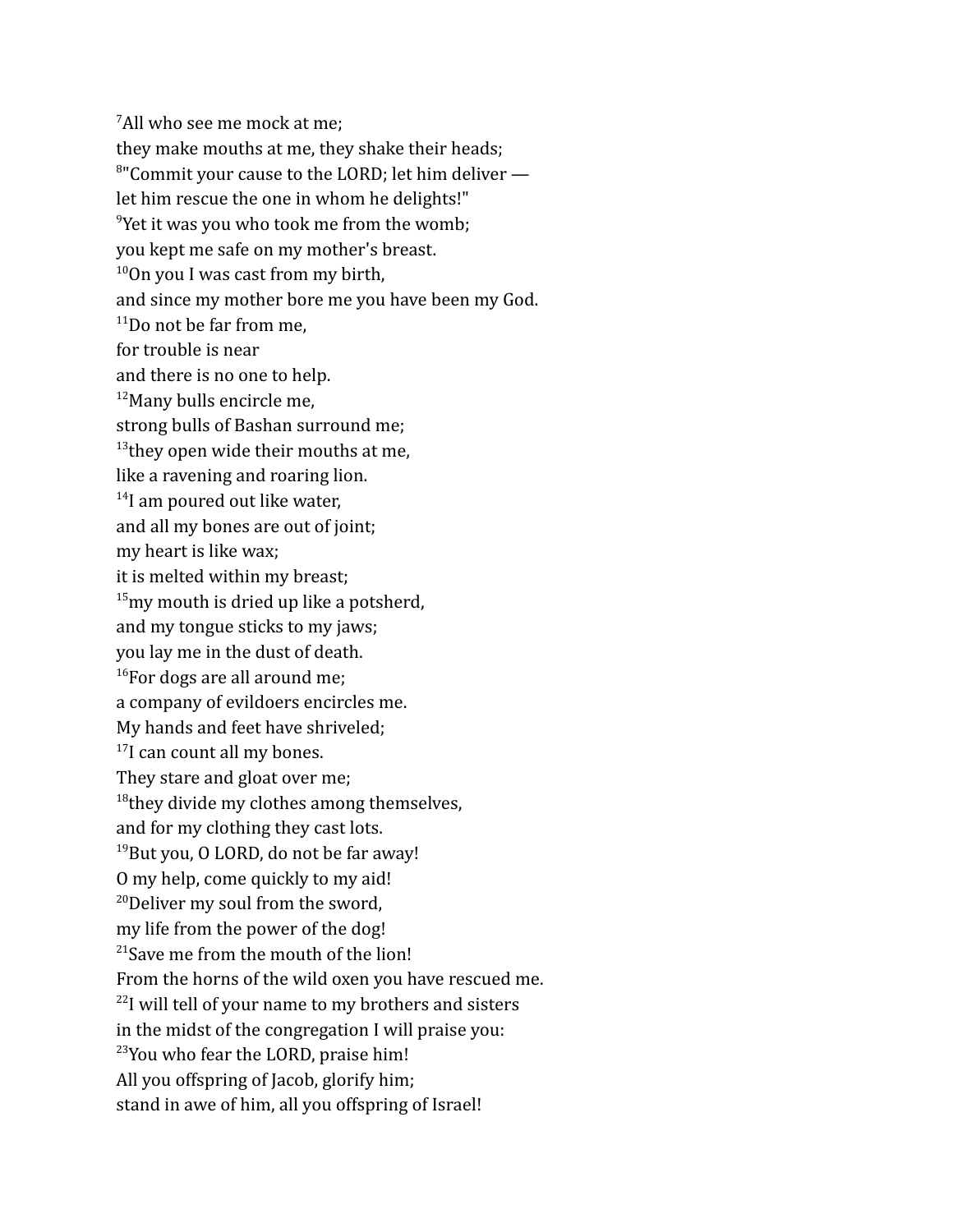<sup>24</sup>For he did not despise or abhor the affliction of the afflicted; he did not hide his face from me, but heard when I cried to him.  $25$ From you comes my praise in the great congregation; my vows I will pay before those who fear him. <sup>26</sup>The poor shall eat and be satisfied; those who seek him shall praise the LORD. May your hearts live forever!  $27$ All the ends of the earth shall remember and turn to the LORD; and all the families of the nations shall worship before him. <sup>28</sup>For dominion belongs to the LORD, and he rules over the nations.  $29$ To him, indeed, shall all who sleep in the earth bow down; before him shall bow all who go down to the dust, and I shall live for him. <sup>30</sup>Posterity will serve him; future generations will be told about the LORD,  $31$ and proclaim his deliverance to a people yet unborn, saying that he has done it.

# **Sing Bind Us Together, Lord with Will**

(the link is on peacelutheranbillings.com)

## **Stripping of the Altar**

On Maundy Thursday we remove everything from the altar as a way to remember the humiliation Jesus experienced and as a visual reminder of the way life was taken away as Jesus was crucified.

If you choose you can gather any faith related items you may have in your house -- icons, statues, religious art and symbols that can be easily removed. Pack them away somewhere, in a storage bin or a bag. (You might also cover any large items with a cloth.) Remove all items from your dining table so it's completely empty and thoroughly wash it so it is both cleared and cleaned. Leave your table bare until Easter morning.

**Questions for Journal Reflection or Conversation:** So much of our lives has been "stripped away" in this time of pandemic. What has it been like to lose so much of your